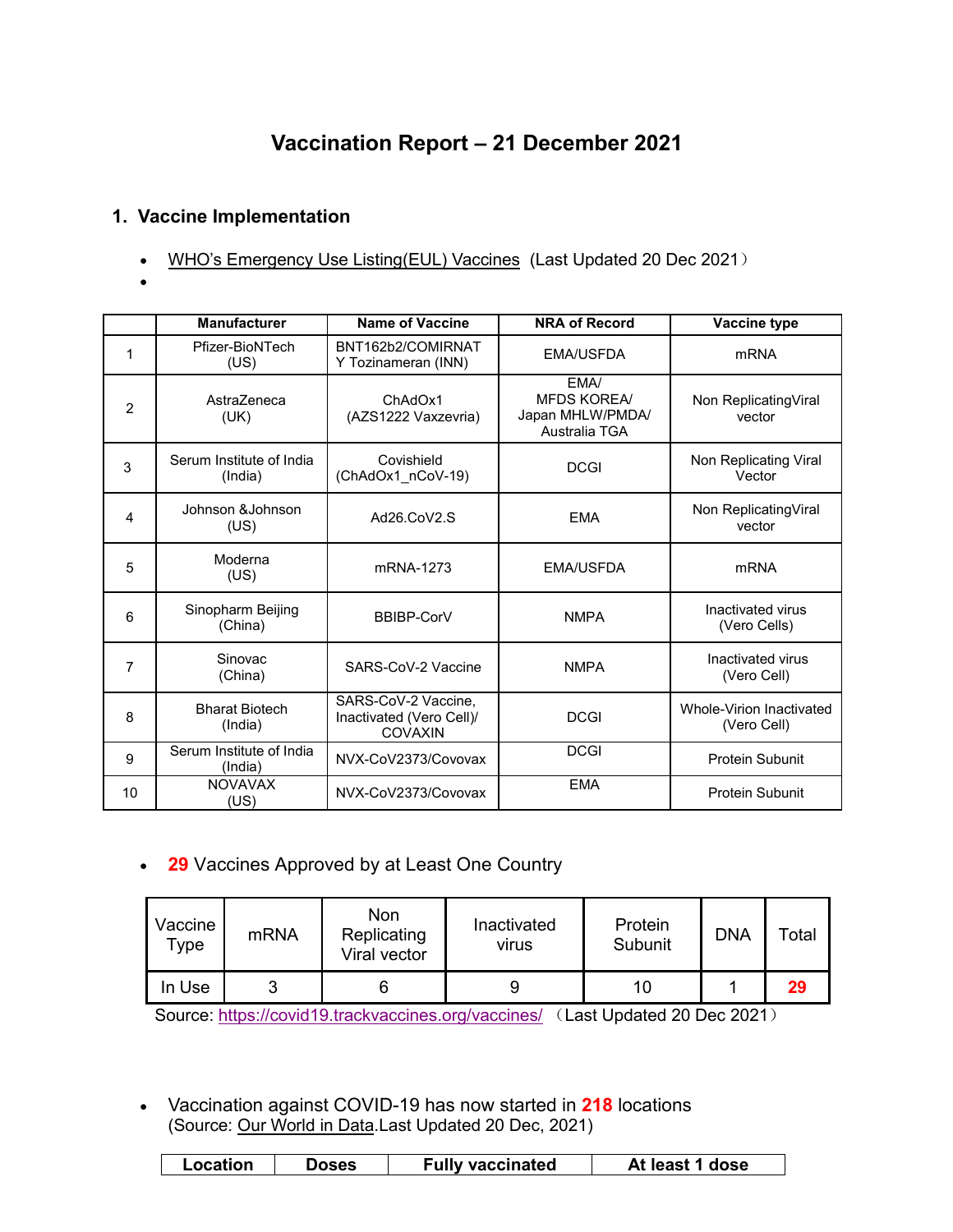|           | aiven        | (% of population) | (% of population) |
|-----------|--------------|-------------------|-------------------|
| Worldwide | 8.78 billion | 3.75 billion      | 4.48 billion      |
|           |              | (47.65%)          | (56.95%)          |

About this data:

a: This data changes rapidly and might not reflect doses still being reported. It may differ from other sites & sources.

b: Where data for full vaccinations is available, it shows how many people have received at least 1 dose and how many people have been fully vaccinated (which may require more than 1 dose).Where data for full vaccinations isn't available, the data shows the total number of vaccine doses given to people. Since some vaccines require more than 1 dose, the number of fully vaccinated people is likely lower.

c: It only has full vaccination totals in some locations.

Share of people vaccinated against COVID-19, Dec 20, 2021





Source: Official data collated by Our World in Data

Note: Alternative definitions of a full vaccination, e.g. having been infected with SARS-CoV-2 and having 1 dose of a 2-dose protocol, are ignored to maximize comparability between countries.

CC BY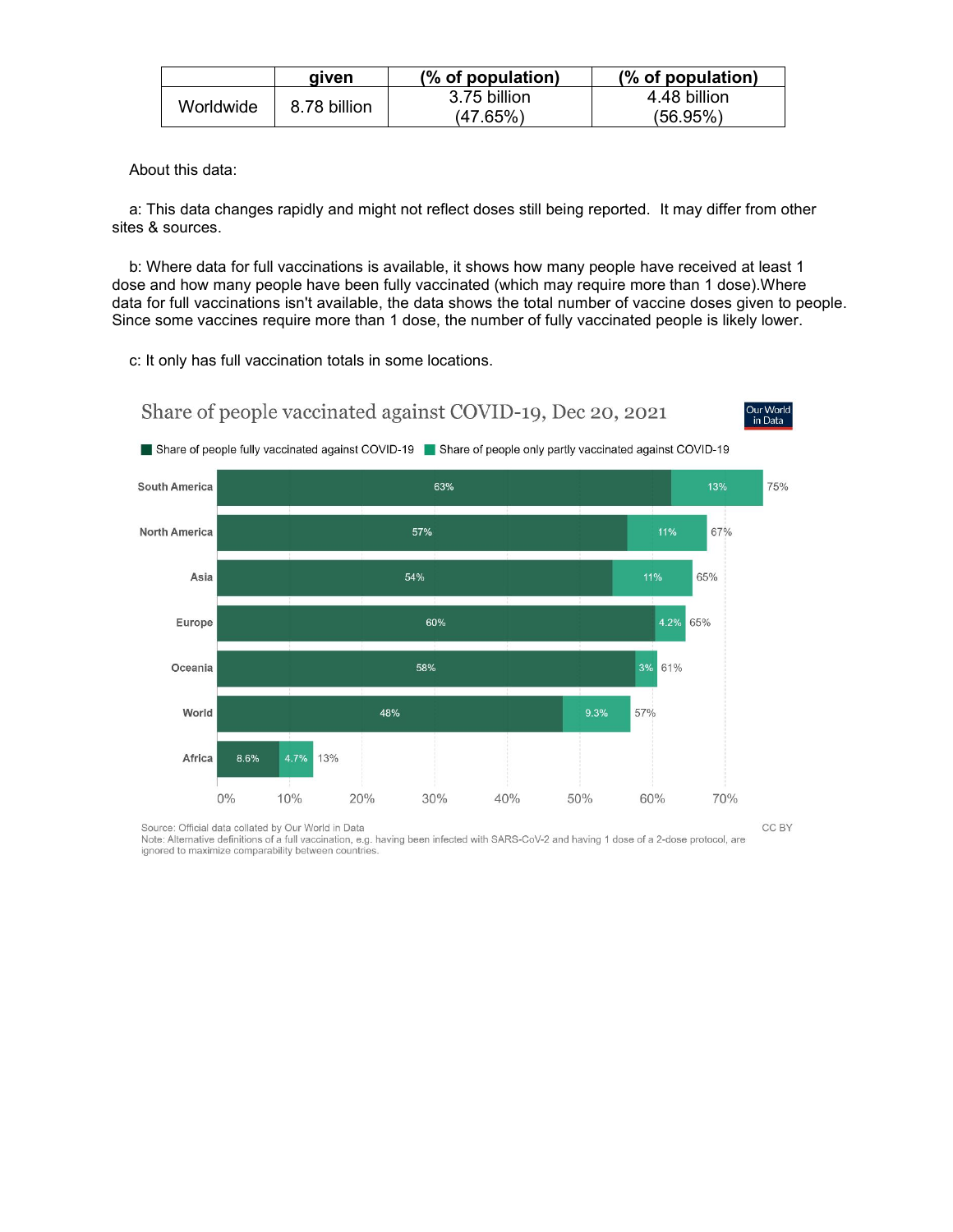Share of the population fully vaccinated against COVID-19, Dec 20, 2021 Total number of people who received all doses prescribed by the vaccination protocol, divided by the total population of the country.



in Data

Source: Official data collated by Our World in Data - Last updated 21 December 2021, 11:00 (London time) Note: Alternative definitions of a full vaccination, e.g. having been infected with SARS-CoV-2 and having 1 dose of a 2-dose protocol, are ignored to maximize comparability between countries. OurWorldInData.org/coronavirus . CC BY

# COVID-19 vaccination policy, Dec 21, 2021

This metric records policies for vaccine delivery for different groups.

- Availability for ONE of following: key workers/ clinically vulnerable groups / elderly groups
- Availability for TWO of following: key workers/ clinically vulnerable groups / elderly groups
- Availability for ALL of following: key workers/ clinically vulnerable groups / elderly groups
- Availability for all three plus partial additional availability (select broad groups/ages)
- Universal availability



Source: Oxford COVID-19 Government Response Tracker, Blavatnik School of Government, University of Oxford - Last updated 21 December 2021, 02:50 (London time)

OurWorldInData.org/coronavirus . CC BY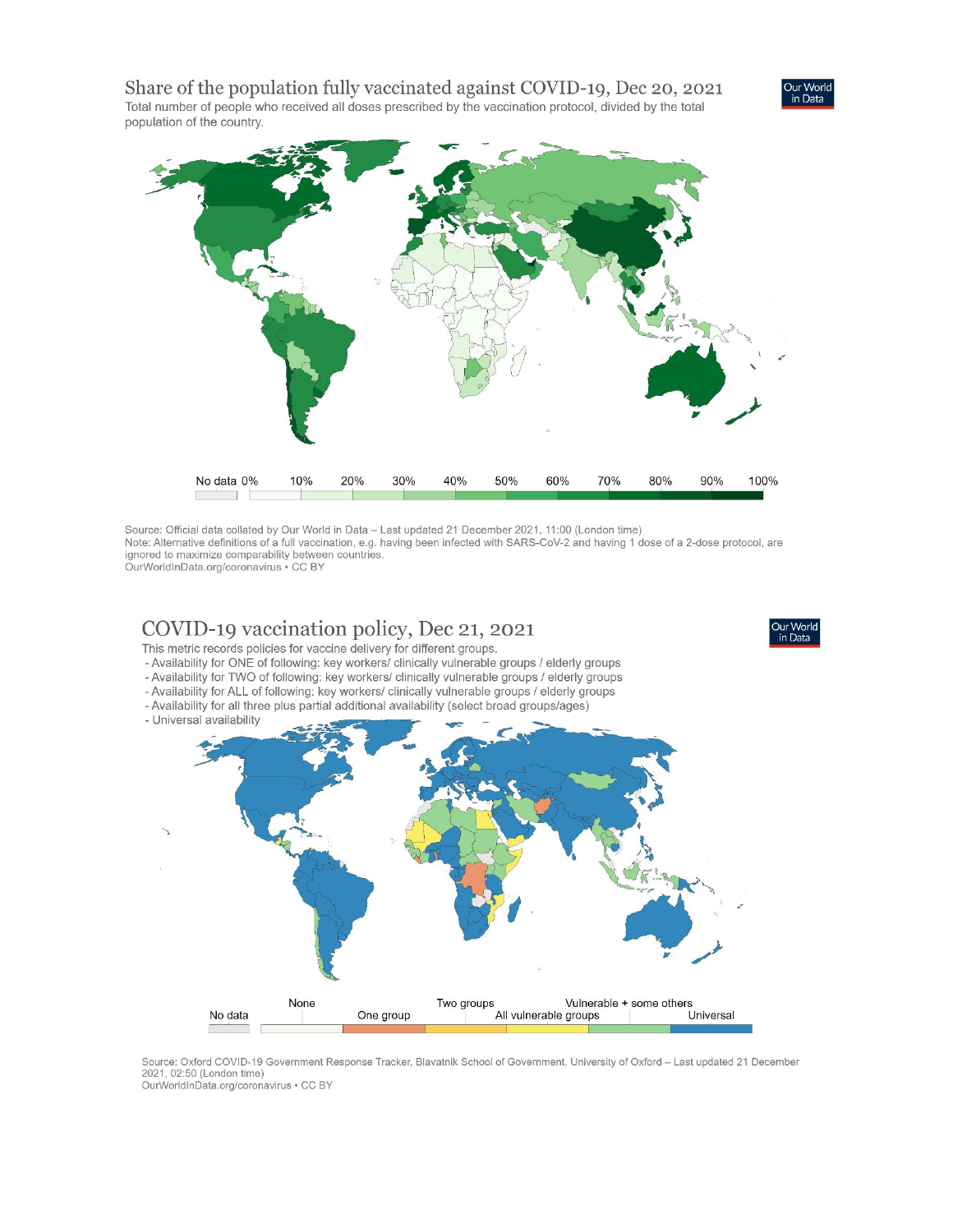#### **2. Vaccine effectiveness against symptomatic infection for Alpha and Delta variants**

| <b>Vaccine Status</b>                   | <b>Vaccine Effectiveness</b>                                                                       |                                                                                                                                                                                  |  |  |
|-----------------------------------------|----------------------------------------------------------------------------------------------------|----------------------------------------------------------------------------------------------------------------------------------------------------------------------------------|--|--|
|                                         | <b>Alpha</b>                                                                                       | <b>Delta</b>                                                                                                                                                                     |  |  |
| 1 Dose (BNT162b2 or<br>ChAdOx1 nCoV-19) | 48.7% (95%CI: 45.5-51.7%) <sup>1</sup><br>66%(BNT162b2) <sup>4</sup><br>64% (ChAdOx1) <sup>4</sup> | 30.7% (95%CI: 25.2-35.7%) <sup>1</sup><br>56%(BNT162b2) <sup>4</sup><br>$67\%$ (ChAdOx1) <sup>4</sup><br>82% (95% CI:73- 91%) <sup>7</sup>                                       |  |  |
| 1 Dose (mRNA-1273)                      | 83% <sup>4</sup>                                                                                   | 72% <sup>4</sup>                                                                                                                                                                 |  |  |
| 1 Dose(Sinopharm or<br>Sinovac)         | <b>Unknown</b>                                                                                     | 13.8%, $(95\%$ CI: -60.2-54.8%) <sup>3</sup>                                                                                                                                     |  |  |
| 2 Doses (BNT162b2)                      | 93.7% (95%CI: 91.6-95.3) <sup>1</sup><br>76% (95%CI: 69-81%) <sup>2</sup><br>89% <sup>4</sup>      | 88% (95%CI: 85.3-90.1%) <sup>1</sup><br>42% (95% CI: 13-62%) <sup>2</sup><br>$87\%$ <sup>4</sup><br>93%(95% CI: 88-97%/12-18Y) <sup>5</sup><br>93% (95% CI: 88-97%) <sup>7</sup> |  |  |
| 2 Doses (ChAdOx1<br>$nCoV-19$           | 74.5% (95%CI: 68.4-79.4%) <sup>1</sup>                                                             | 67.0% (95%CI: 61.3-71.8%) <sup>1</sup>                                                                                                                                           |  |  |
| 2 Doses (mRNA-1273)                     | 86%, (95%CI: 81-90.6%) <sup>2</sup>                                                                | 76%, (95% CI: 58-87%) <sup>2</sup>                                                                                                                                               |  |  |
| 2 Doses(Sinopharm or<br>Sinovac)        | <b>Unknown</b>                                                                                     | 59.0%, (95%CI: 16.0-81.6%) <sup>3</sup>                                                                                                                                          |  |  |
| 3 Doses (BNT162b2)                      | <b>Unknown</b>                                                                                     | $95.33\%$ (SD 6.44) <sup>6</sup>                                                                                                                                                 |  |  |

References:

- 1) [Effectiveness](https://www.nejm.org/doi/pdf/10.1056/NEJMoa2108891?articleTools=true) of Covid-19 Vaccines against the B.1.617.2 (Delta) Variant
- 2) Comparison of two [highly-effective](https://www.medrxiv.org/content/10.1101/2021.08.06.21261707v1.full.pdf) mRNA vaccines for COVID-19 during periods of Alpha and Delta variant prevalence
- 3) Efficacy of inactivated [SARS-CoV-2](https://www.tandfonline.com/doi/full/10.1080/22221751.2021.1969291) vaccines against the Delta variant infection in Guangzhou: A test-negative case-control real-world study
- 4) [Effectiveness](https://www.medrxiv.org/content/10.1101/2021.06.28.21259420v2.full.pdf) of COVID-19 vaccines against variants of concern in Ontario, Canada
- 5) [Effectiveness](https://www.nejm.org/doi/pdf/10.1056/NEJMc2114290?articleTools=true) of BNT162b2 Vaccine against Delta Variant in Adolescents
- 6) A RCT of a third dose [CoronaVac](https://www.medrxiv.org/content/10.1101/2021.11.02.21265843v1.full.pdf) or BNT162b2 vaccine in adults with two doses of CoronaVac
- 7) [Effectiveness](https://www.nejm.org/doi/full/10.1056/NEJMc2114290?query=featured_home) of BNT162b2 Vaccine against Delta Variant in Adolescents

# **3. Latest Relevant Articles**

- Broadly neutralizing antibodies overcome [SARS-CoV-2](https://www.biorxiv.org/content/10.1101/2021.12.12.472269v1) Omicron antigenic shift
- [Neutralization](https://www.biorxiv.org/content/10.1101/2021.12.16.472934v1) and Stability of SARS-CoV-2 Omicron Variant
- [Diagnostics](https://www.thelancet.com/journals/lancet/article/PIIS0140-6736(21)02346-1/fulltext) for COVID-19: moving from pandemic response to control

# **4. Other Information**